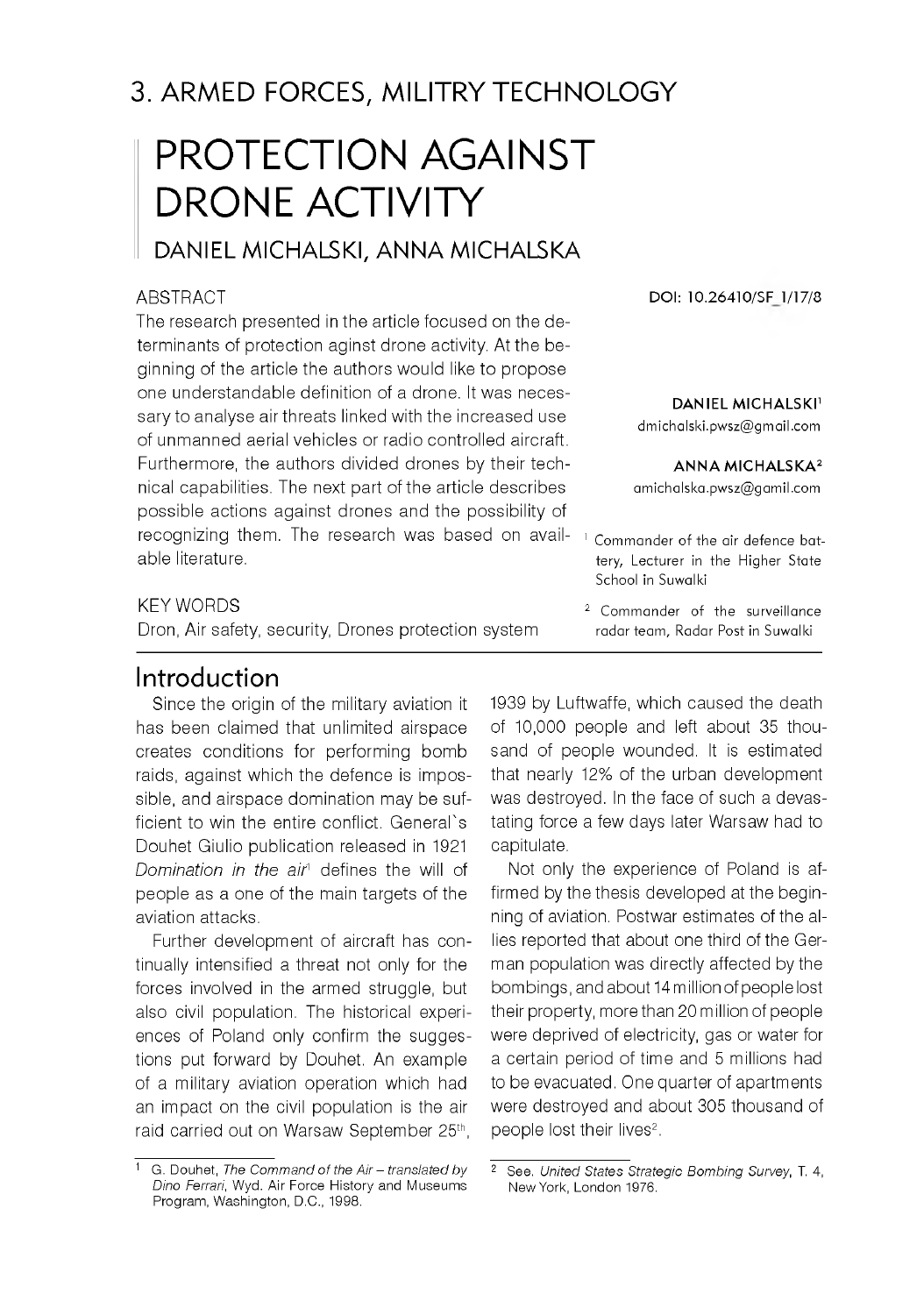However, the end of the World War II, contrary to F. Fukuyama thesis published in "*The end of the history and the last man",* did not mean the end of the conflict. Several nations actively participated in the arms race, and defence expenditures in the most global countries grew from year to year. The development of the aeronautical technology created the modern means of battle, to which drones belong undoubtedly.

The growing signification of drones in armed conflicts and their constant development make it is necessary to defend against that kind of aerial assault means. It requires considering the possibility of defence against drone actvity.

*The purpose of research presented in the article is to show the current state of defence against drones.* The study was conducted by examining the relevant literature. Firstly, the meaning of the term "drone" was standardized. Next, drones were divided by their tactical and technical capabilities in order to determine the possibilities of destroying them. The last stage of the study was an analysis of the possibility of recognizing and defeating drones.

### 1. Semantics

Before proceeding to consider the issue of danger that is generated by drones, the term *"drone"3* needs to be explained. This is due to the alternative use of these three terms:

- 1. Drone.
- 2. Unmanned Aerial Vehicle (UAV).
- 3. Radio Controlled Aircraft (RCA).

Literature analysis indicates that various departments dealing with problematic matters concerning UAV and RCA in the United States present various approaches within a meaning of these terms.

The United States Department of Defence defines an UAV as a *self-flying apparatus,* *unable to carry the operator, with a possibility of conducting flights independently or remotedly, controlled by one or more operators, carrying on board a combat load or not4.* In contrast, a RCA is defined as a *subtype of the UAV, produced comercially or provisional, requiring one operator for the whole period of a remote flight, with the ability of operating in the air for up to 2 hours5.*

The approach of the Federal Aviation Administration, differs from the statements mentioned above. The Federal Aviation Administration states that differences between UAVs and RCAs result significantly from the use of the BSP autopilot, and in each model requires a computer control upholding the flight<sup>6</sup>.

Due to the differences between each model it was necessary to find one common feature for UAV and RCA models. That kind of approach is presented by the US Department where: an *UAV or RCA is an aircraft without a human pilot aboard. Its flight is controlled either autonomously by onboard computers or by the remote control of a pilot on the ground or in another vehicle. The typical launch and recovery method of an unmanned aircraft is by the function of an automatic system or an external operator on the ground7.*

A common definition of the UAV and RCA mentioned above is identical with the general definition of a drone, understood as *an unmanned aircraft or ship that can navigate utonomously, without human control or beyond line of sight8.*

In accordance with the above discussion, it should be assumed that a term *drone*

 $3$  A term – a word or expression of a special importance in a certain field, Polish dictionary (sjp.pwn.pl).

http://www.terroryzm.com/modele-samolotow-sterowanych-radiowo-%E2%80%93-nowa-bron-terrorystow/ (access January 07, 2017).

<sup>&</sup>lt;sup>5</sup> Ibidem.

<sup>6</sup> See. Drones vs. Radio-Controlled Aircraft: A Look at the Differences between the Two. www.RCFlight-Line.com (access January 07, 2017).

Departament of the USA army installation management command HQ., U.S. Army Garrison-red cloud, 22 January 2015.

<sup>8</sup> <http://www.dictionary.com> (access March 02, 2017).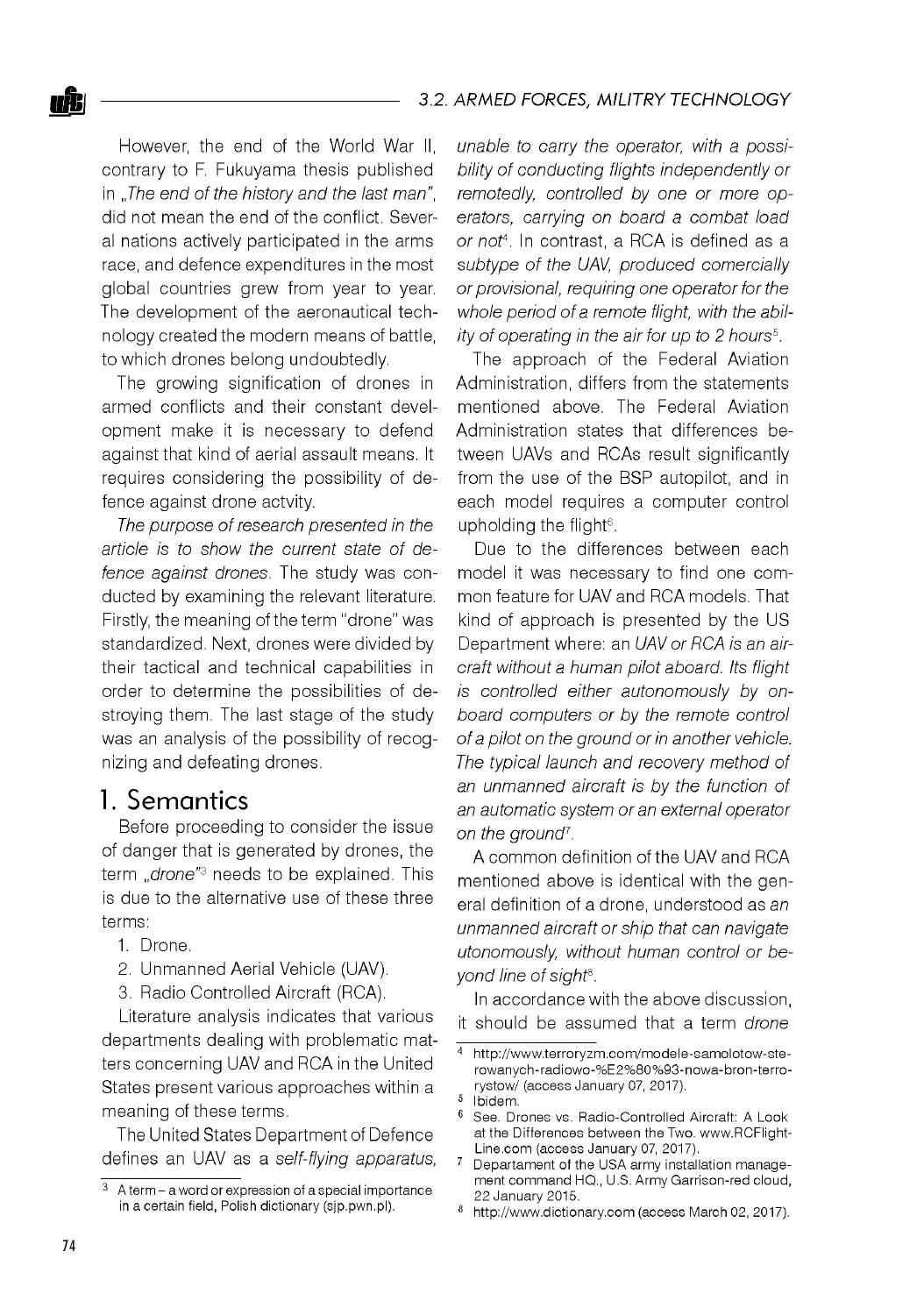

stands for any type of unmanned aircraft, regardless of its specifications or a way of navigation.

# 2. The description of a threat

Drone development is associated directly with a wider range of possibilities of their use in armed conflicts, life saving, reconnaisance, photography, etc. A wide range of possibilities of the use of drones creates also new threats, due to their increased general tactical and technical capabilities.

Over several years drones have been used in the army not only for reconnaissance, but also for destroving ground targets. Therefore, a certain analogy can be distinguished between the initial use of the aircraft and drones.

In accordance with the predictions, the significance of drones in air operations is constantly increasing. It is shown by the juxtaposition of the air operations with the use of drones and manned aeroplanes conducted by the Army of the United Kingdom in Iraq.

Percentage of sorties releasing weapons in Irag



Source: British drone operations aginst Isis, 2014-2016, dornewars.net, 02.2017, p. 7.

The data presented prove the upward trend of the use of drones in air operations. Taking into consideration the above facts, it should be noted that as much as 22% of the UK's 726 air strikes in Iraq and Syria in 2016 were carried out by Reaper drones.

Recently, the Massachussets Institute of Technology revealed its research on creating an autonomus system consisting of hundreds of drones. A *Predix* system was tested by the Army of the United States where three jet fighters F/A-18 Super Hornest released over the military training ground about 103 micro drones. *Due to the complex nature of the battelfield, Predix is not individually programmed units, but they create one, collective organism sharing*

*a managing process and adapting to the situation as the swarms do in the nature9.*

The involvment of drones in the battle with ground targets causes also losses in the civil population, like with the use of the aerial assault means.

Despite carrying over 1,200 strikes and launching more than 2,500 missiles and bombs (until December, 2016) MoD of the UK officially denies the allegations of wounding or killing civil population. The US Army claims only 188 killed civilians.

Unlikely data concerning victims are criticized by various non-governmental organizations. Proposing an independ-

http://technowinki.onet.pl/militaria/predix-roj-wojskowych-dronow-zrzucony-przez-mysliwce/ 3g4gep (access January 07, 2017).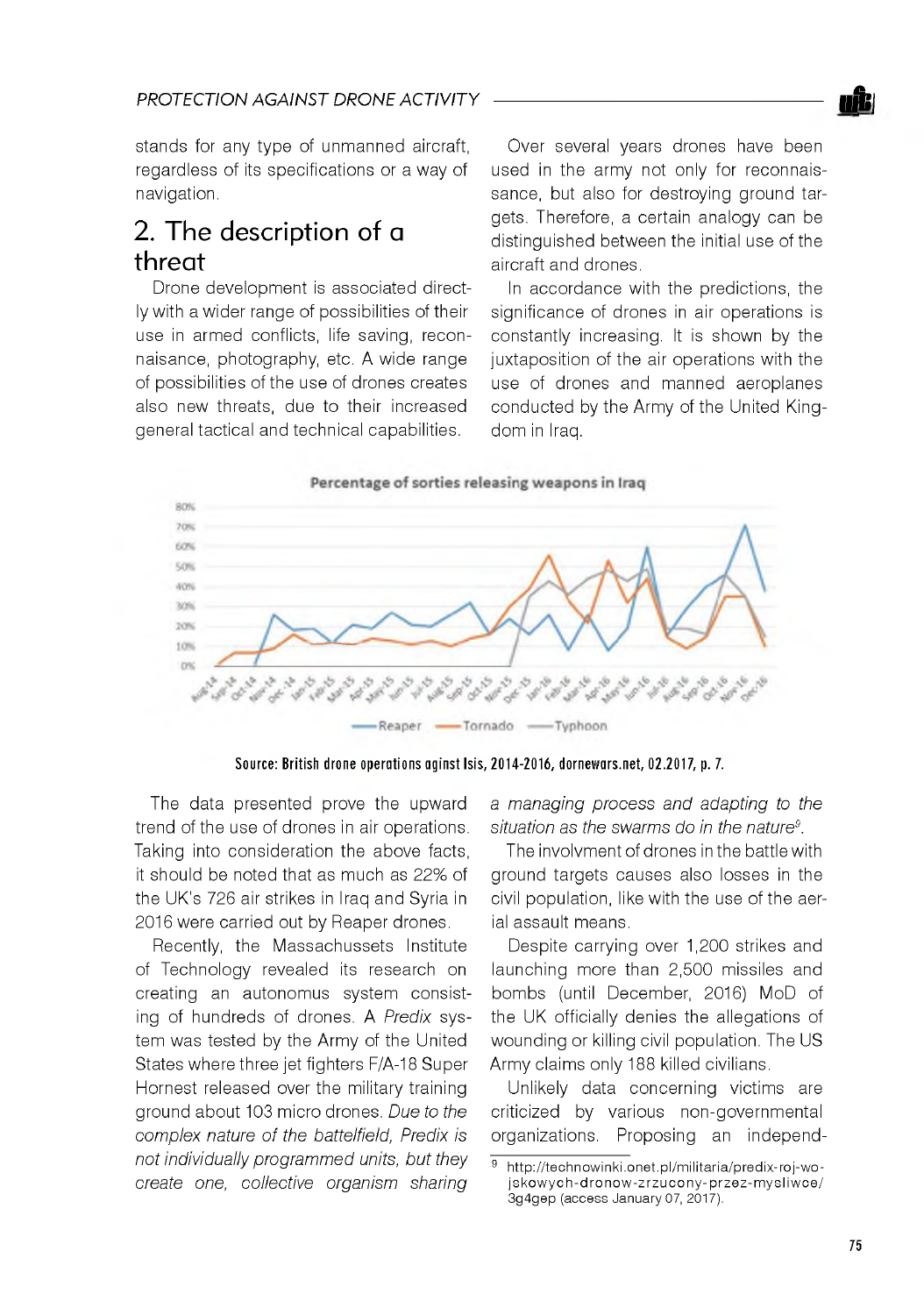ent assessment of the conducted strikes *given the statistical improbability of the UK having killed no civilians in more than 1,000 airstrikes, this suggests the MoD's monitoring capabilities may not at present be fit for purpose. We therefore recommend that the MoD commissions an independent review - which is able to examine the validity of classified civilian casualty assessments. We also call for the key findings of such a review to be made public10.*

The information presented above makes independent organizations, especially Bureau of the Investigative Journalism and the New American Foundation, collect their data on drones and civilians killed due to their activity. The data gathered by these organizations indicate that as a consequence of drone strikes carried out in Pakistan, Yemen, Somalia and Afghanistan from 736 to 1391 civilians lost their lives.

The data presented only prove the thesis regarding the increased significance of drones in current armed conflicts. However, attention should be paid to the continuous development of drone technology. Their technical and tactical capabilities are constantly increasing, which is expressed by the tactical radius of operation, capacity and time of their remaining in the air. However, it should be noted that a threat of the possibility of using drones is not only a domain of the wartime or armed conflict. Such a threat exists also during the peacetime where drones may be used as an instrument for terrorist attacks. In this case, the possibility of using various types of drones should be distinguished. Technologies implemented and developed by armies of various states are primarly focused on UAVs, whereas terrorist threats will be caused mainly by RCAs. It is a significant difference due to their use. And that determines the protection means against these threats.

It was deliberate, therefore, to create specifications and analysis of these aerial assault means. The relevant data will include range, ceiling, lifting capacity, and radar cross section (RCS).

| <b>IDENTYFICATION</b> | Flight time | Range          | Ceiling            | Capacity      |
|-----------------------|-------------|----------------|--------------------|---------------|
| <b>HIGH</b>           | > 24 h      | $>1500$ km     | $>10000$ m         | $>100$ ka     |
| MEDIUM                | $5 - 24 h$  | $100 - 400$ km | $1000 - 10000$ m   | $50 - 100$ ka |
| .ow                   | < 5 h       | $<$ 100 km     | $< 1000 \text{ m}$ | $< 50$ kg     |

#### **Table 1. Specifications of drones**

Source: Mech Eng 3016 Aeronautical Engineering dr Maziar Ariomandi, Classification of unmanned aerial vehicles pp. 14, 18, 20.

According to the data presented, it was possible to divide drones into three various classes.

A different division of drones can be found in the NATO classification made in 2009, where drones were divided into three main classes:

First-class objects weighing less than

150kg and with a flight time capability up to 6 hours;

- Second-class drones ranging from 150 kg to 600 kg with a flight time capability up to 24 hours;
- Third-class objects weighing more than 600 kg with a flight time capability up to 40  $h^{11}$ .

 $10$  Limited Accountability: A transparency audit of the Coalition air war against so-called Islamic State. Airwars, December 2016, https://airwars.org/wp-content/uploads/2016/12/Airwars-report\_Web-FINAL1. compressed.pdf [access January 07, 2017]

<sup>11</sup> See. Mech Eng 3016 Aeronautical Engineering dr Maziar Arjomandi, Classification of unmanned aerial vehicles, p. 8.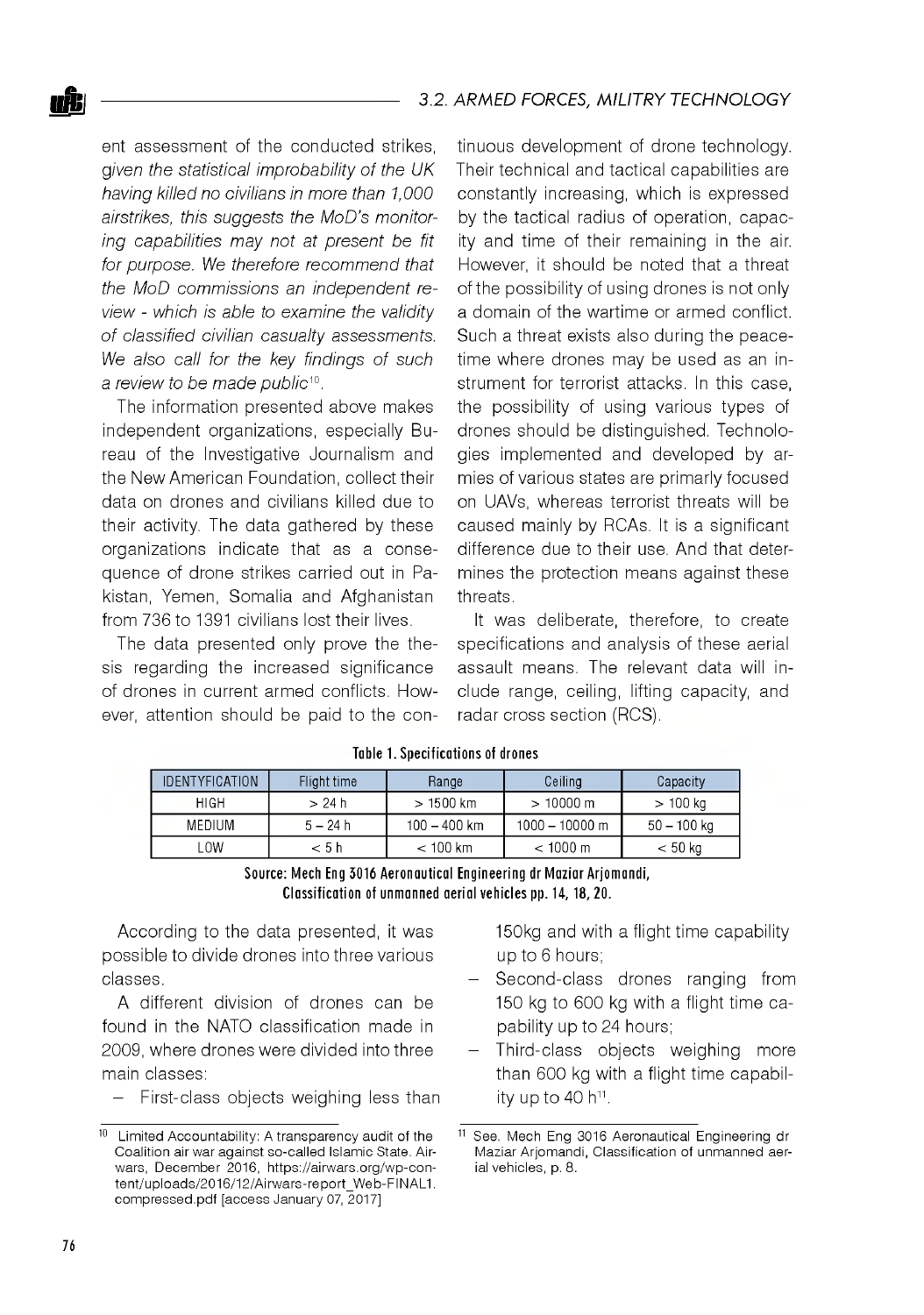### **PROTECTION AGAINST DRONE ACTIVITY**

The above division of drones is limited to the classification solely by its weight. Due to continuous miniaturization of the aviation technology caused by technological progress, the proposed classification

does not reflect the real possibilities of drones<sup>12</sup>. In the subject matter of the study, a similar classification dividing drones into five categories can be found. The typology is presented below.

<u>njp</u>

| CLASS                                                                               | CATEGORY     | WEIGHT          | <b>EXAMPLE OF DRONE</b> |  |
|-------------------------------------------------------------------------------------|--------------|-----------------|-------------------------|--|
| 2/3                                                                                 | Very heavy   | $> 2000$ kg     | RQ-4 Global Hawk        |  |
|                                                                                     | Heavy        | $200 - 2000$ kg | A-160                   |  |
| 1/2                                                                                 | Medium heavy | $50 - 200$ kg   | Raven                   |  |
|                                                                                     | Liaht        | $5 - 50$ ka     | RPO Midget              |  |
|                                                                                     | Very light   | $< 5$ kg        | Dragon Eye              |  |
| Prince: And studied and the Mich For 7047 Associated Fortecentra deMartin Astronomi |              |                 |                         |  |

#### Table 2. Classification of drones by their weight

Source: Own study based on Mech Eng 3016 Aeronautical Engineering dr Maziar Ariomandi, **Classification of unmanned aerial vehicles p. 9.** 

indicates additional inconsistency in distin- discussion. guishing the types of drones. Consequently,

The division of drones presented above the first division will be adopted for further

#### Figure 1. First - class drones Source: https://en.wikipedia.org/wiki/Northrop Grumman RQ-4 Global Hawk,



**[h ttp s ://p l.w ik ip e d ia .o rg /w ik i/A 1 6 0 \\_ H u m m in g b ird](https://pl.wikipedia.org/wiki/A160_Hummingbird)**

**Figure 2. Second - class drones** 



Source: http://www.asimo.pl/modele/raven.php, http://kulturalnikpoznanski.blogspot.com/2015/09/drony-bezza**o g o w e -s ta tk i-p o w ie trz n e .h tm l**

<sup>12</sup> An example is "Pionnier" Drone with the weight of 125 kg , lifting capacity 65 kg, range 373 km, ceiling 4.5 km, which is difficult to be qualified to one class only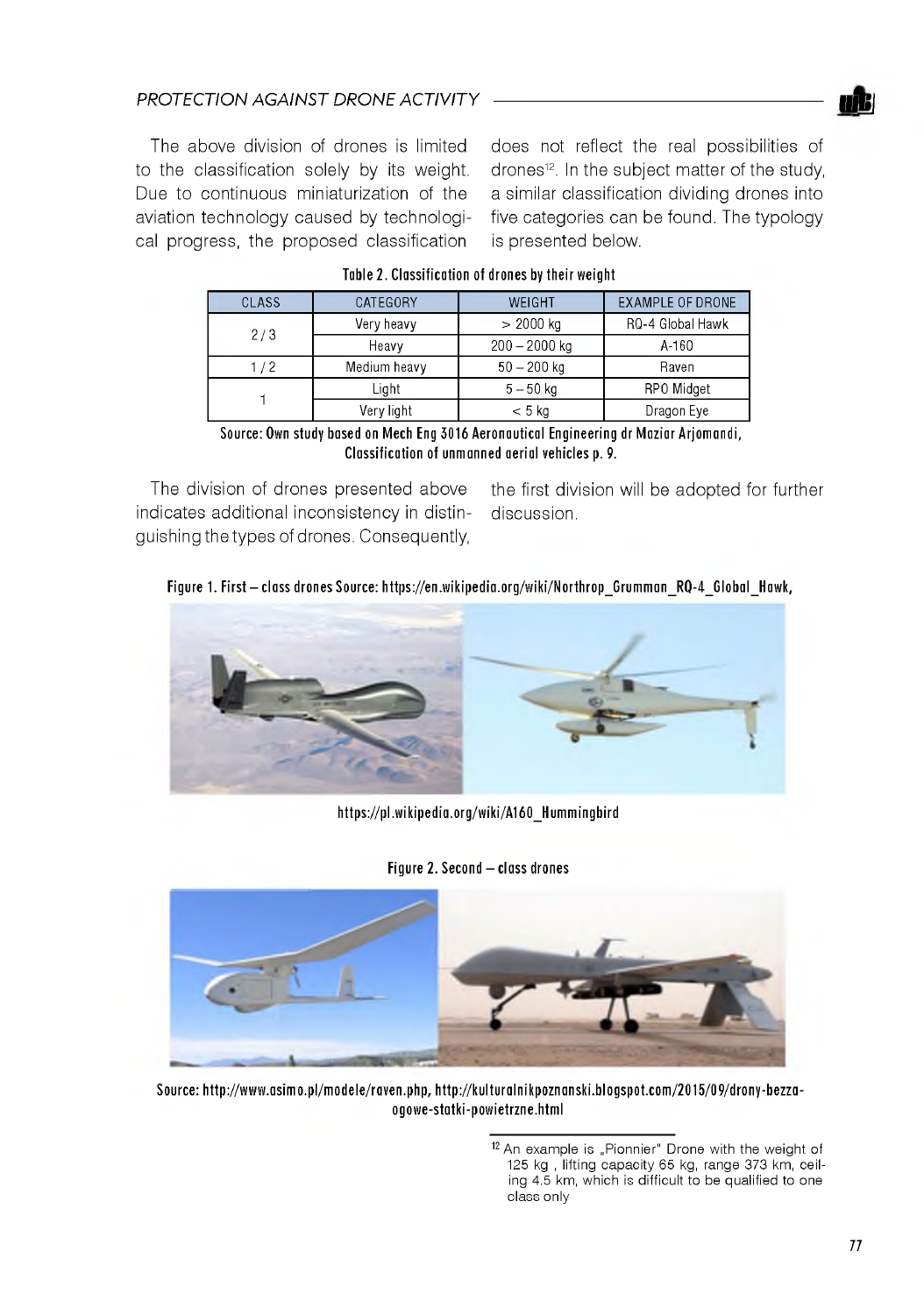**Fig u re 3 . T h ird -c la s s dro nes**



**Source: Mech Eng 3016 Aeronautical Engineering dr M a z ia r A rjo m a n d i, C la s s ific a tio n of un m an n e d a e ria l v e h ic le s p. 9.**

Recently, a high ratio of drone activity has been noticed in military operations, having a direct impact on human life. The intensified use of drones, as an aerial assault means, increased the activity in order to level the consequences of reconnaissance and defence systems. According to the authors, first and the most important point of the efficient counteract against threats posed by drones is specyfing their characterictics. This will allow for selecting the means of recognition and destruction of this aerial assault means. The data presented above show that in the relevant literature, the division of drones was based primarly on their weight, without taking into account their combat potential determining the defence measures against them. In conjunction with the information presented above, the authors proposed the classification of drones by their tactical and technical capabilities.

# 3. The possibilities of drone detection

Bearing in mind the above characteristics and typology of drones, for the purpose of the article the possibilities of detecting drones in the airspace were analysed. The possibilities of drone detection by a specialist airspace reconnaisance means

are largely based on the objects data constants.

From the technical point of view, one possibility of drone detection is the radiolocation reconnaisance of the objects. Radar cross section (RCS) ia a parameter defining the ability of reflecting electromagnetic waves, depending on the size of object surface and type of the material used. The probability of object detection is about 80% next to an object having RCS equalling 1m<sup>2</sup> and the capability of regular wave reflection. It can be said that technological and technical progress aims to minimaze the capability of detecting objects by creating smaller objects of varied structure.

The conclusion is that in order to define the capabilities of drone detection, their RCS has to be known. It should be noted that RCS is a surface not suppressing the electromagnetic wave falling on it, but reflecting it in the direction of the receiving antenna. Depending on the radar parameters, object distance, ceiling, material, size of drone and direction of the radiation, RCS will be equal. Due to various shapes and material used, RCS for drones is experimentally determined in laboratory conditions.

The following is the typology of drones by their RCS parameter proposed by the authors, based on the assumption of parameters of the radars operating in bandwidth .L" (1,2-1,4 GHz).

Table 3. RCS parameters for the radars operating in bandwidth "L"

| Section | $dB$ sm $13$ | $RCS$ (m <sup>2</sup> ) <sup>14</sup> |
|---------|--------------|---------------------------------------|
|         | $-20$        | 0.01                                  |
|         | $-15$        | 0.03                                  |
|         | $-11$        | 0.07                                  |
|         | -8           | 0.15                                  |
|         | -3           | 0.50                                  |
|         |              | 0.79                                  |

13 Formula for calculating dBsm =  $10xlog(SPO)$ . <sup>14</sup> Formula for calculating RCS =  $10^\circ$  (dBsm/10).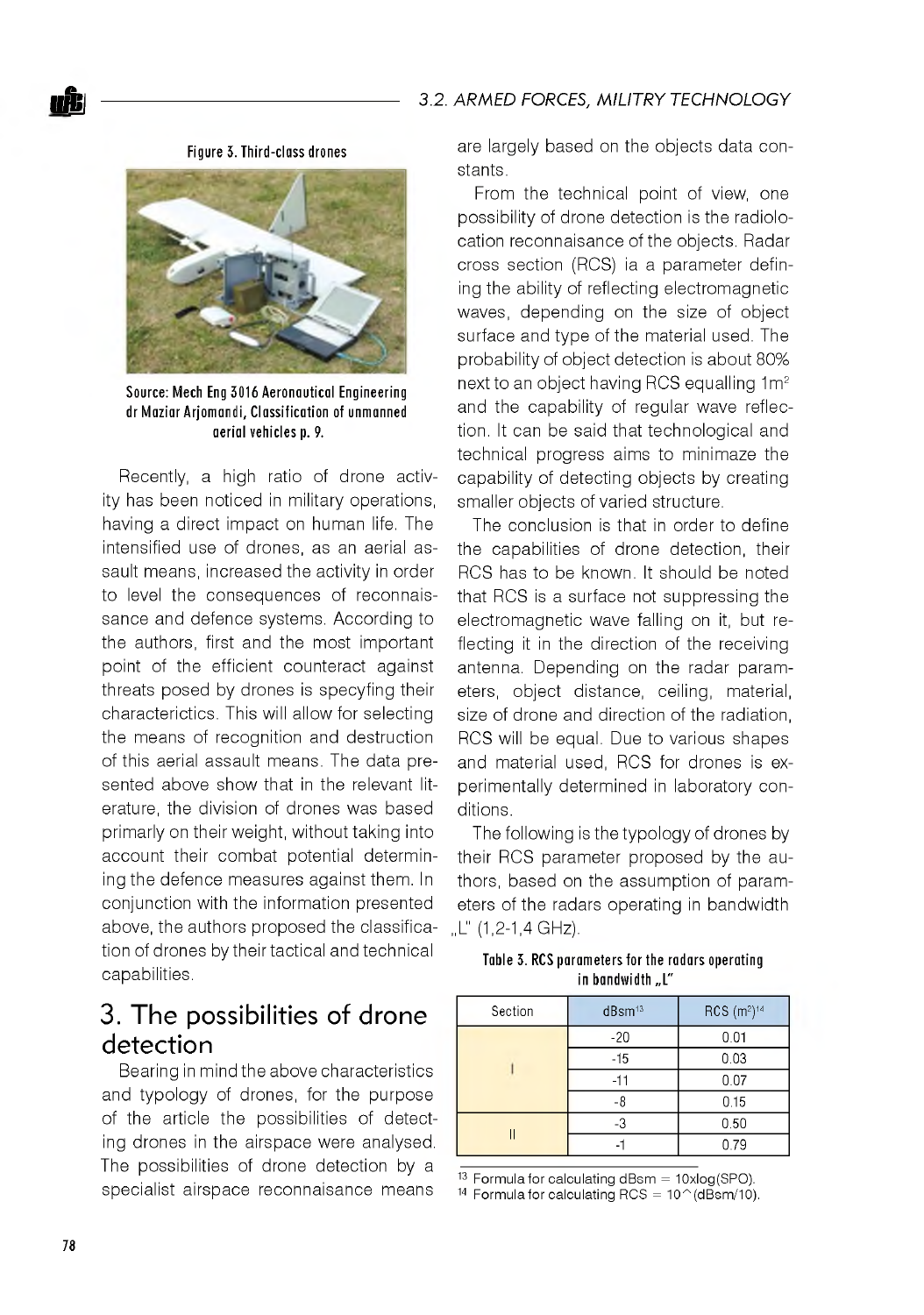### **PROTECTION AGAINST DRONE ACTIVITY**

|                |    | 1.25   |
|----------------|----|--------|
|                |    | 1.99   |
| $\mathsf{III}$ |    | 6.31   |
|                |    | 12.58  |
|                | 15 | 79.43  |
|                | 20 | 100.00 |

**S ou rce: Own study.**

The data above present the theoretical classification of drones by RCS and the possibilities of their detection. First-class drones have small RCS, therefore, the detection of that kind of object is at a level below 80%. Second-class drones have similar RCS value up to 1m<sup>2</sup>, and the degree of detection of that kind of drones is optimal at the level of 80%. Drones with the easiest possibility of detection have RCS higher than 1m<sup>2</sup> and the level of their detection is from 80% to 99%.

A system that can be only for reconnaissance and warning of a drone activity in the restricted area is the radars of radio engineering military units and civilian airports. The detection of a drone by a radar is influenced by numerous factors, not only technical capabilities, but also weather conditions. Depending on numerous features, radars maintain the possiblity of detecting second and third-class drones (Fig. 1 and 2), unfortunately it is the only positive aspect, since the detection of a drone is not similar to capturing or destroying it and the time of the state security service may be to extended. Additionally, it is not possible to clearly specify whether the detected object is a drone or a different object with similar parameters.

**Figure 4. Surveillance radar NUR-31MK** 



Source: http://www.polot.net/zarys historii nawigacji radary 1990r 2010r wojska lotnicze sily powietrzne

Concluding the data presented, it has to be clarified that the smaller RCS of a drone, the more difficult it is to identify a drone by surveillance radars. Therefore, in order to

detect a first-class drone, a visual method or a thermovision should be used. Therefore, second and third - class drones can be easily detected by surveillance radars.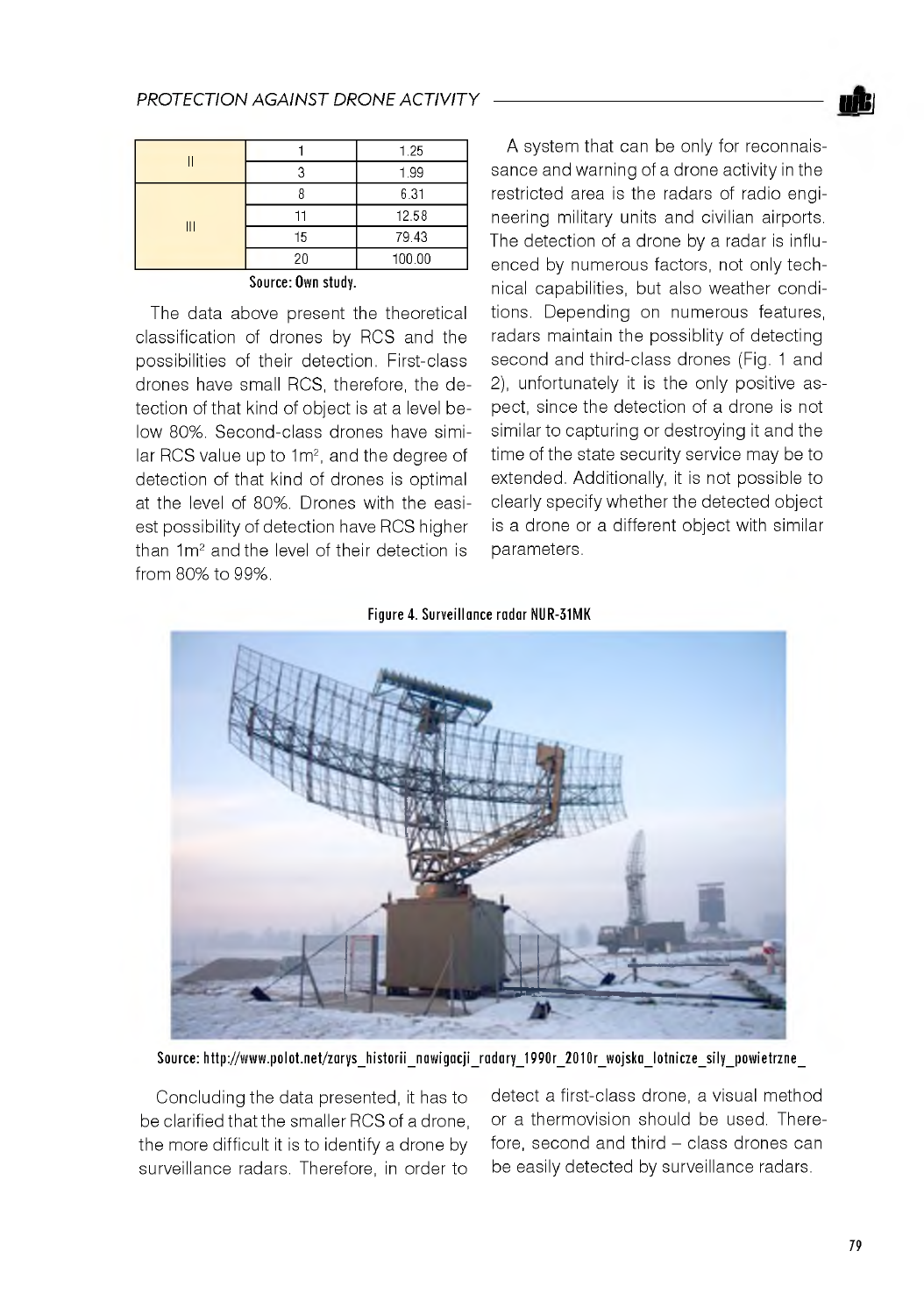## 4. Military assets to combat drones

Drone detection itself is not sufficient to provide security against that kind of aerial assult means. An efficient fire or incapacitation system is necessary to achieve success in defeating a drone.

There are several methods of fighting drones with the use of fire assets as well as fire assets classified as unconventional.

Unconventional methods include the use of birds as means intended to combat drones. The French Army trains eagles in order to capture drones and land with them on the ground. This method is based on the experience of the Dutch police, who used birds to combat small drones. *Eagles have the ability of tracking drones from a few thousand meter in order to neutralize them - General commander of the Air Forces Gen. Jean-Christophe*15 Unfortunately, that kind of method is efficient in combating drones of a small surface and durability as well as first-class drones (Fig. 1, Fig. 2).

#### Figure 5. A method of capturing a rone with the use of **birds**



Source: http://wiadomosci.wp.pl/query,dron,szukaj. **h tm l? tic a id = 1 1 8 d 1 1**

There have been several dangerous incidents involving drones. Therefore, various companies and academies are developing

systems to combat them. Military University of Technology along with the Ellopsis company are working on a system intended to fight drones with the use of *mobile launching platforms for high-powered drones*16. A SAN system is designed to capture drones with the use of a net with a mounted parachute and it will have been ready by the end of 2017. The means of fighting Drones mentioned above is in the center of attention of the state security services. In the future, the SAN system may be used to combat first-class drones which are characterized by low level technical parameters (Fig. 1, Fig. 2).

Recently, a high rate of air incidents involving drones can be noticed. On July 20, 2015 at the Okęcie Warsaw Airport at 4:00 PM of local time, Embraer airplane 195 of the Lufthansa Airlines passed a drone at a distance of 100m while it was landing. A similar accident was in March 2014 when in the military part of the Kraków-Balice airport in a controlled zone, a drone activity was noticed, thus violating air traffic regulations. The above events led to an idea to combat drones, and three companies from Gdynia

- Bonda.pl, Bioseco and SIRC were the main originators. Safe Sky is a system designed to *detect drones on the area where their presence is not welcomed or they are considered to be a threat in a given airspace. After drone detection, SafeSky will warn the right person, or it can deactivate the drone, probably by interfering with the signal controlling the machine17.* This kind of a system can handle drones of each class specified by the authors (Fig. 1, Fig. 2). Moreover, in the nearest future these systems will be placed on approach routes for the landing planes.

<sup>15</sup> http://www.radiozet.pl/Wiadomosci/Swiat/Zwalczanie-dronow-za-pomoca-ptakow-00032189 (access March 19, 2017).

<sup>16</sup> http://www.polska-zbrojna.pl/home/articleshow/ 19744?t=O brona-przed-dronem (access March 19, 2017).

<sup>17</sup> http://www.swiatdronow.pl/safesky-polski-systemdo-wykrywania-dronow (access March 19, 2017).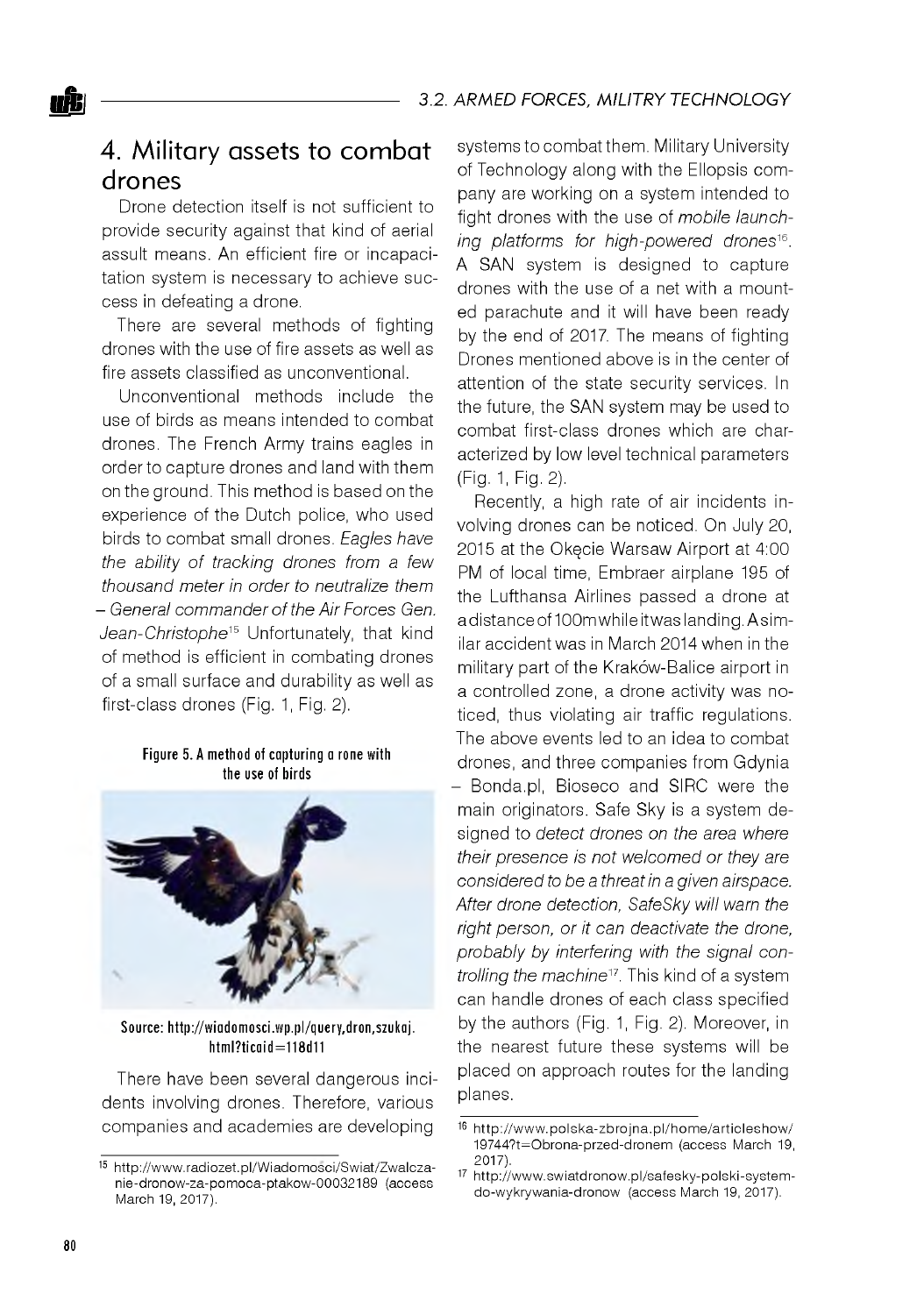**Figure 6. Safe Sky system visualization** 



Source: http://www.swiatdronow.pl/safesky-polski-sys**te m -d o -w y k ry w a n ia -d ro n o w**

Considering the above examples of drones defence systems, they are only a perspective view of the aerial assault means combat possibilities. In order to identify the current possibilities of countering these threats, it was deliberate to conduct a study focused on the opportunies of fighting drones by Polish defence systems.

Anti-aircraft and portable missile defence systemsareincluded inthesedefence assets. The most popular are KUB, OSA or NEWA air defence systems. Due to their technical and tactical capabilities, they can be used only for fighting third-class drones (Fig. 1, Fig. 2). It means that the use of such a system is efficient only when combating drones of a very large size. Additionally, an important factor is that during the peacetime, air defence missile systems are not in a combat readiness status, which prevents their use against terrorist acts.





Source: http://odwaszeqofotokorespondenta.blogspot.com/2012/09/open-air-day-2012-malbork.html

GROM is a portable missile system included in the air defence means of Poland. The system is dedicated to destroying lowaltitude flying air objects including airships, planes and helicopters. The presented air defence asset is designed to combat drones. It is equipped with a photodetector included in the tracking system. Optical filters used in this system allow for distinguishing the proper target on the background of natural and artificially generated harassments<sup>18</sup>. Unfortunately, it should be noted that nowadays, there is no precise division and description of drone elements that have thermic capabilities allowing their detection. To sum up, it can not be clearly defined to which class of drones that kind of a portable system could be dedicated.

<sup>18</sup> https://pl.wikipedia.org/wiki/Grom\_(przeciwlotniczy\_ zestaw\_rakietowy).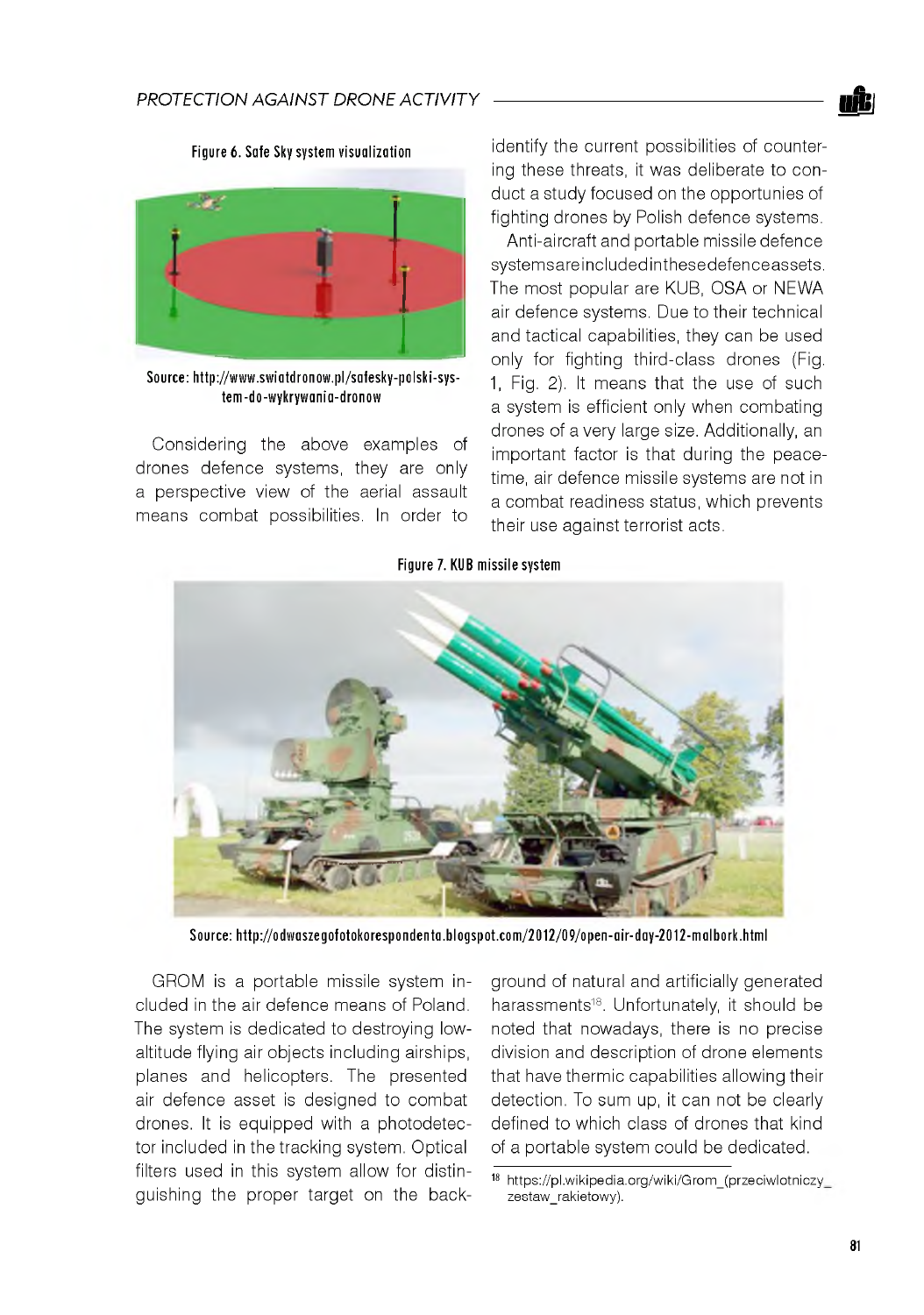ZU-23-2 is another system that can be included in the defence assets against drones. The system acts as an ordinary firearms, using an optical method of object detection. The presented system is dedicated to combating low-altitude flying objects at the distance up to 2.5 km, which means that this system combats first-class and second-class drones.

#### Figure 8. From the left, **ZU-23-2** anti-aircraft cannon **and a p o rta b le m is s ile la u n c h e r GROM**



Source: http://www.mojehobby.pl/products/ZU-23-**2 -3 0 2 5 1 8 7 .h tm l and [h ttp ://m ilita r iu m 7 5 .b lo g s p o t](http://militarium75.blogspot). c o m /2 0 1 4 /0 6 /r a k ie ta -g r o m -n o w o c z e s n a -p o ls k a .h tm l**

The examples presented above show that the present state of security against drones is still insufficient to provide protection for both forces involved in the armed conflict and as well as during peacetime. Modern defence systems against drones are not in the use of the nation and present systems are insufficient.

### Conclusion

The discussion on the defence abilities against an air threat posed by drones allows for assuming that the significance of drones in armed conflicts is not a perspective vision, but a fact. It was proven by the analysis of conducted tasks by manned and unmanned aircraft of the United Kingdom.

Further research allowed for defining a term drone, which enabled an analysis of the characteristics of these aerial assault means. In this respect, the presented results of the studies resulted in defining the classification of drones by their tactical and technical capabilities. The division enabled the possibility of fighting drones, taking into consideration not their tactical and technical parameters, determining the possibilities of impact on the aerial assault means by the specialist assets of reconnaissance and fire.

The most important element of research was defining the possibilities of reconnaissance and destruction of drones by the anti-aircraft and radiolocation means of the Polish Armed Forces. Conducted analysis proved the need for the division of drones by tactical and technical parameters and enabled for clarifying the kinds of drones that can be destroyed by air defence.

Research findings allow us to deduce that there is a lack of means and assets in Poland intended to detect, track and combat all types of drones. Moreover, it is certain that the use of missile air defence systems may be ineffective. In this respect, the words of General Perkins'a Commander of the Land Forces of the US Army are significant, who reveald that the missiles of the patriot system were used not only to destroy commercial drones. Explaining such activities, the general said: *"When something emerges on a radar display as an echo, it can not be known that it is a drone costing at Amazon 200 dollars. On the*